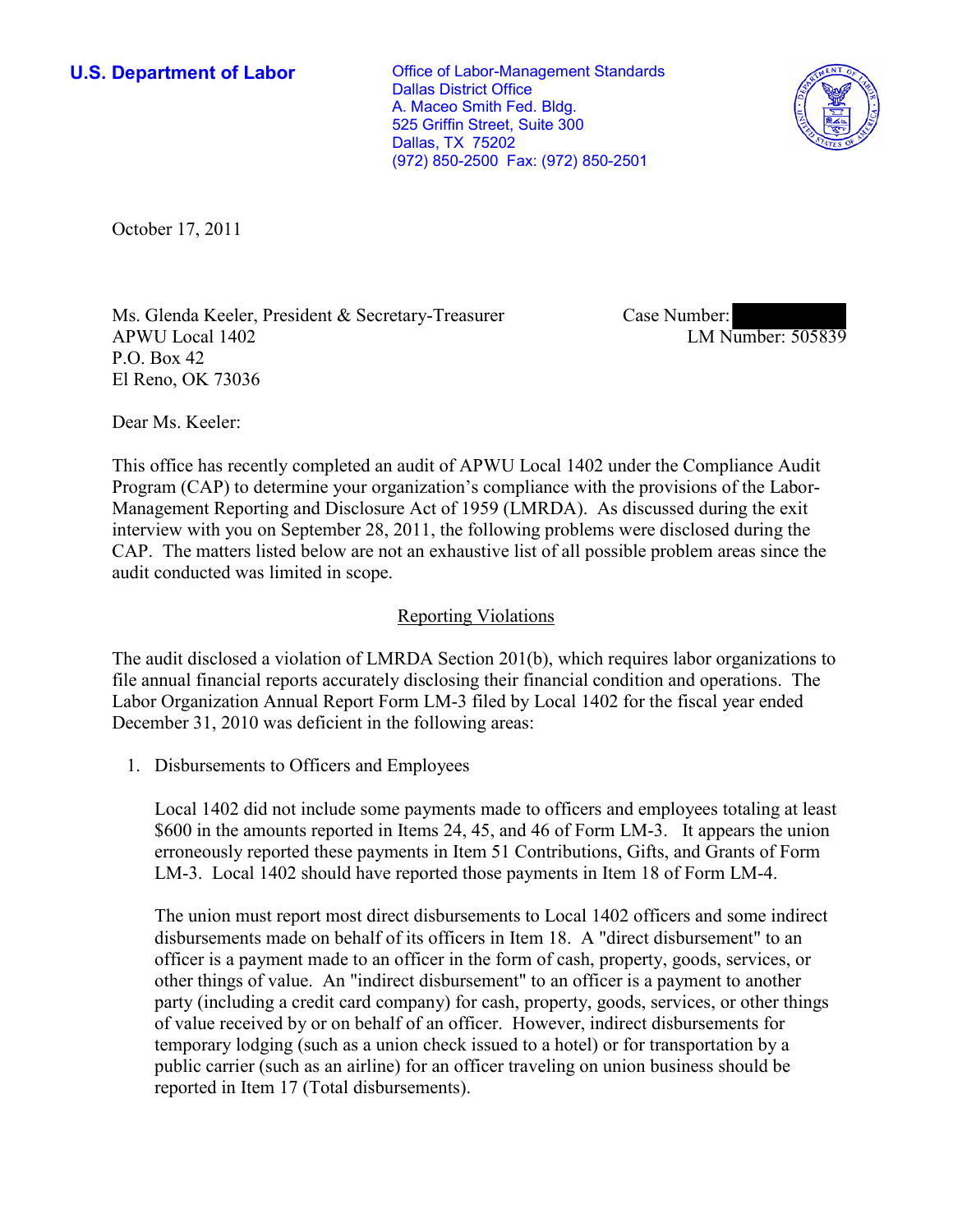Ms. Glenda Keeler November 2, 2011 Page 2 of 3

2. Per Capita Dues

Local 1402 failed to report their per capita dues in Item 47 Per Capita Tax of Form LM-3. It appears that Local 1402 erroneously reported this in Item 49 Professional Fees of Form LM-3. Local 1402 should have reported this in Item 17 of Form LM-4.

3. Failure to File Bylaws

The audit disclosed a violation of LMRDA Section 201(a), which requires that a union submit a copy of its revised constitution and bylaws with its LM report when it makes changes to its constitution or bylaws. Local 1402 amended its constitution and bylaws in 2002, but did not file a copy with its LM report for that year. Local 1402 has now filed a copy of its constitution and bylaws.

At the closing interview, Local 1402 agreed to file an amended Form LM-4 for the fiscal year that ended December 31, 2010, to correct the deficient items discussed above and has since submitted that amended report.

## Other Issues

1. Expense Policy

As I discussed during the exit interview with you, the audit revealed that Local 1402 does not have a clear policy regarding the types of expenses personnel may claim for reimbursement. OLMS recommends that unions adopt written guidelines concerning such matters.

2. Audits

During the opening interview, you stated that Local 1402's financial records are never audited. OLMS recommends that Local 1402 have their membership review and audit Local 1402's financial records at least biannually. Audits are an effective internal control of union funds.

3. LM report

Local 1402's 2009 and 2010 LM reports were only signed by one officer, Glenda Keeler who serves as Local 1402's president and secretary-treasurer. OLMS recommends having a second officer, such as the vice-president, sign the annual LM reports to attest to the authenticity of a completed document.